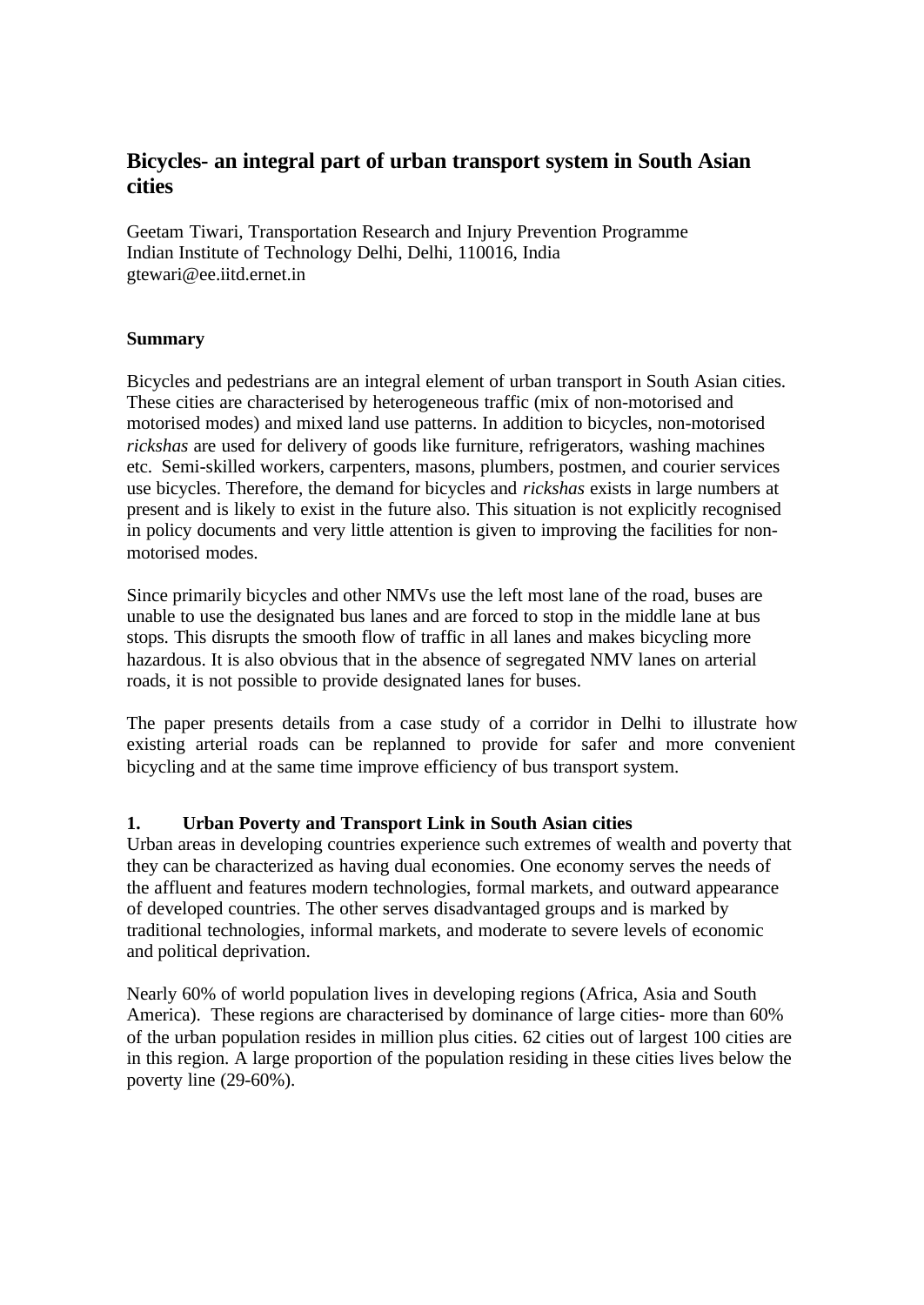The urban poor, typically housed in slums and squatter settlements, often have to contend with over crowding, bad sanitation and contaminated water. The sites are often illegal and dangerous forcible eviction, floods and landslides and chemical pollution are instant threats.

Urban poverty characterized by unemployment, dependence on the informal sector, low wages and insecure jobs has a direct bearing on travel and transport demand of a large segment of the population residing in urban areas. Their dependence on transport which enables them access to job markets becomes essential for survival. This need is more critical for them than for those with high income and secure jobs.

An estimated 30% of the world population living in urban poverty in developing country cities is also transport poor. Even a subsidized public transport remains cost prohibitive for many of them. For this segment of the population it is harder for individuals and households to save and to build up some assets, to reduce their vulnerability to sudden changes in income or loss of income due to illness. Low incomes also make it difficult to for households to 'invest' in social assets such as education that can help reduce their vulnerability in the future. Therefore, access to affordable transport is necessary for survival. A sustainable transport system must meet the demand of this captive ridership of non-motorised transport existing in the cities of the South.

# 2. **How do city residents travel in developing countries?**

Most developing country cities have been classified as "Low Cost Strategy" cities<sup>i</sup>. In comparison to the cities in the West, these cities consume less transport energy. High densities, mixed land use, short trip distances, and high share of walking and nonmotorised transport characterize these urban centers<sup>ii</sup>.

#### Mixed traffic in developing country cities

Developing country cities are characterised by heterogenous traffic (mix of nonmotorised and motorised modes) and mixed land use patterns. Non-motorised vehicles are owned and used by a large section of the population .Car ownership rates in Asian countries are low compared to North America and OECD countries. In 1993 car ownership was 29 cars per 1000 residents in East Asian countries compared to 561 cars per 1000 residents in North America, 366 in OECD countries<sup>iii</sup>. Although the greatest growth rate in the number of motor vehicles is expected in many Asian countries, most of these increases in absolute numbers of the vehicle fleets will result from increases in the numbers of increases in the numbers of MTWs and three wheelers<sup>iv</sup>. In Thailand, Malaysia, Indonesia and Taiwan, two and three-wheelers make up more than 50 percent of all motor vehicles.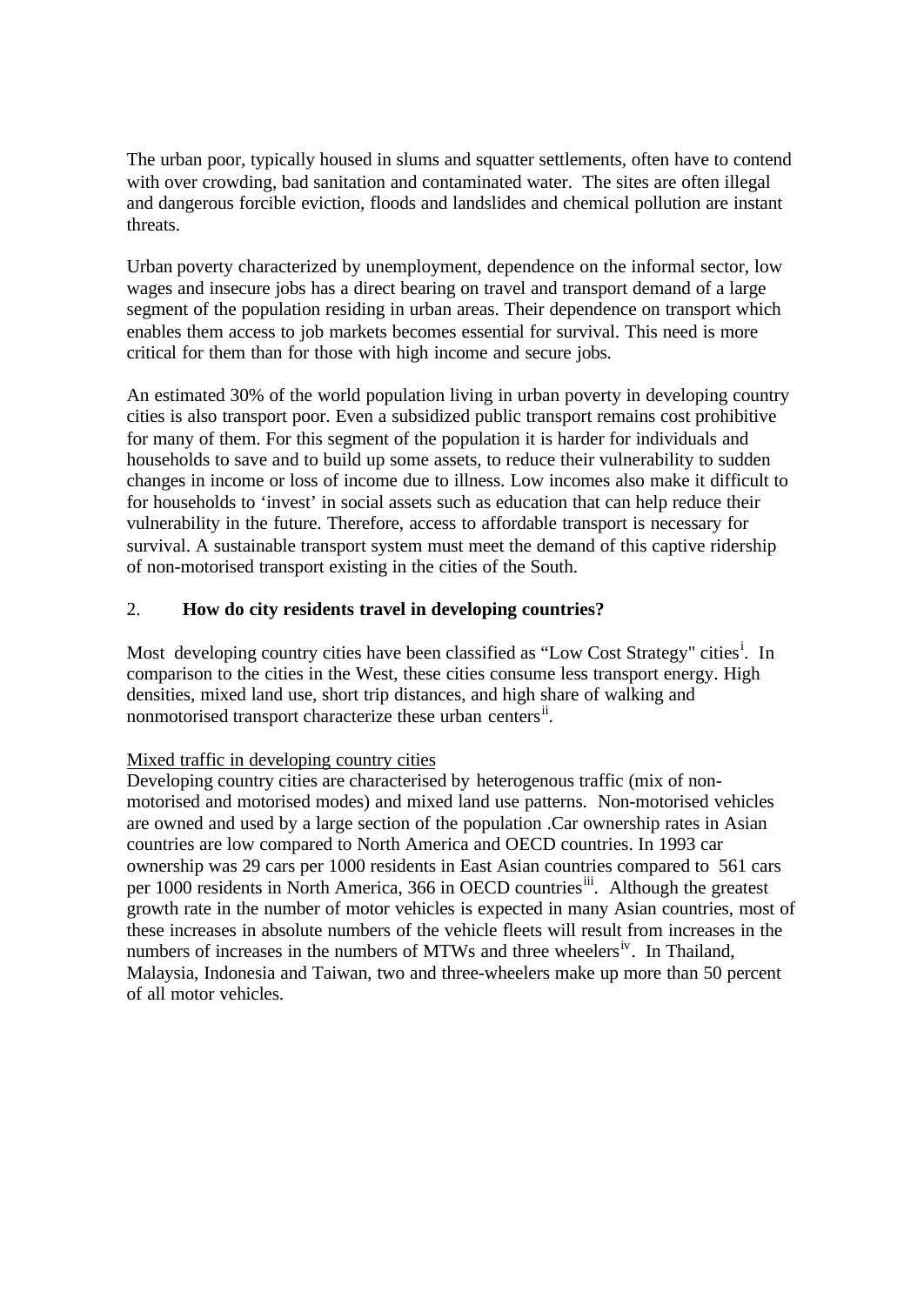Non-motorised transport (NMT) constitutes a significant share of the total traffic in many Asian cities. Shanghai, Hanoi, Kanpur and Tokyo all have a relatively high rate of bicycle ownership and a high proportion of bicycle traffic . In Indian cities, share of NMT at peak hour varies from 30-70%. The proportion of trips undertaken by bicycles range between 15 and 35 percent, the share tending to be higher in medium and small size cities. The patterns of NMT use change with growth in the city size. In most NMT dependent low income cities, bicycles are used for the entire trip (e.g., commuting, shopping). In a high-income city like Tokyo, bicycles are increasingly used as a feeder mode to rail stations as well as for shopping and other purposes<sup>v</sup>. Every motorised public transport trip involves access trips by NMT at each end. Thus, NMT including walking continues to play a very important role in meeting the travel demand in developing country cities.

In Kenya, despite several constraints, the NMT including walking are still the most prevalent modes that provide more than 45 percent of all the personal transport in the urban centres.

Due to socio-economic compulsions significant proportion of the population living in unauthorised settlements close to place of work also results in short trip lengths. 57% of the total trips are less than 5 km in Delhi. This means 4.5 million daily trips are less than 5 km. Thirty percent of bus trips, 44% of scooter/motorcycle trips and 60% of all three wheeler taxi trips are less than 5 km. Changing modal shares in Delhi show decline in cycle and walking trips (Table 1) however, a large number of people continue to use bicycles and bus for daily commuting. Table 2 highlights the difference between commuting patterns of low income and high income people residing in Delhi. Since nearly 50-60% of the city population resides in unauthorised slum settlements having an average income of Rs.2000/month, bicycles, buses and walking continue to be important modes of transport. Similar patterns exist in other megacities of the South.

#### **Table1: Changing Modal Share in Delhi 1957-1994**

| Mode       | 1957   | 1969   | 1981   | 1994      | 1994* |
|------------|--------|--------|--------|-----------|-------|
| Cycle      | 36.00  | 28.01  | 17.00  | 6.61      | 4.51  |
| <b>Bus</b> | 22.40  | 39.57  | 59.74  | 62.00     | 42    |
| Car        | 10.10  | 15.54  | 5.53   | 6.94      | 4.74  |
| SC/MC      | 1.00   | 8.42   | 11.07  | 17.59     | 12    |
| Auto       | 7.80   | 3.88   | 0.77   | 2.80      | 1.91  |
| Taxi       | 4.40   | 1.16   | 0.23   | 0.06      |       |
| Rail       | 0.40   | 1.23   | 1.56   | .38       | .26   |
| Others     | 17.90  | 2.19   | 4.10   | 3.62 2.47 |       |
| Walk       |        |        |        |           | 31.77 |
| Total      | 100.00 | 100.00 | 100.00 | 100.00    |       |

*Source: Household Travel Surveys in Delhi, 1994 ORG.*

*\* including walk trips*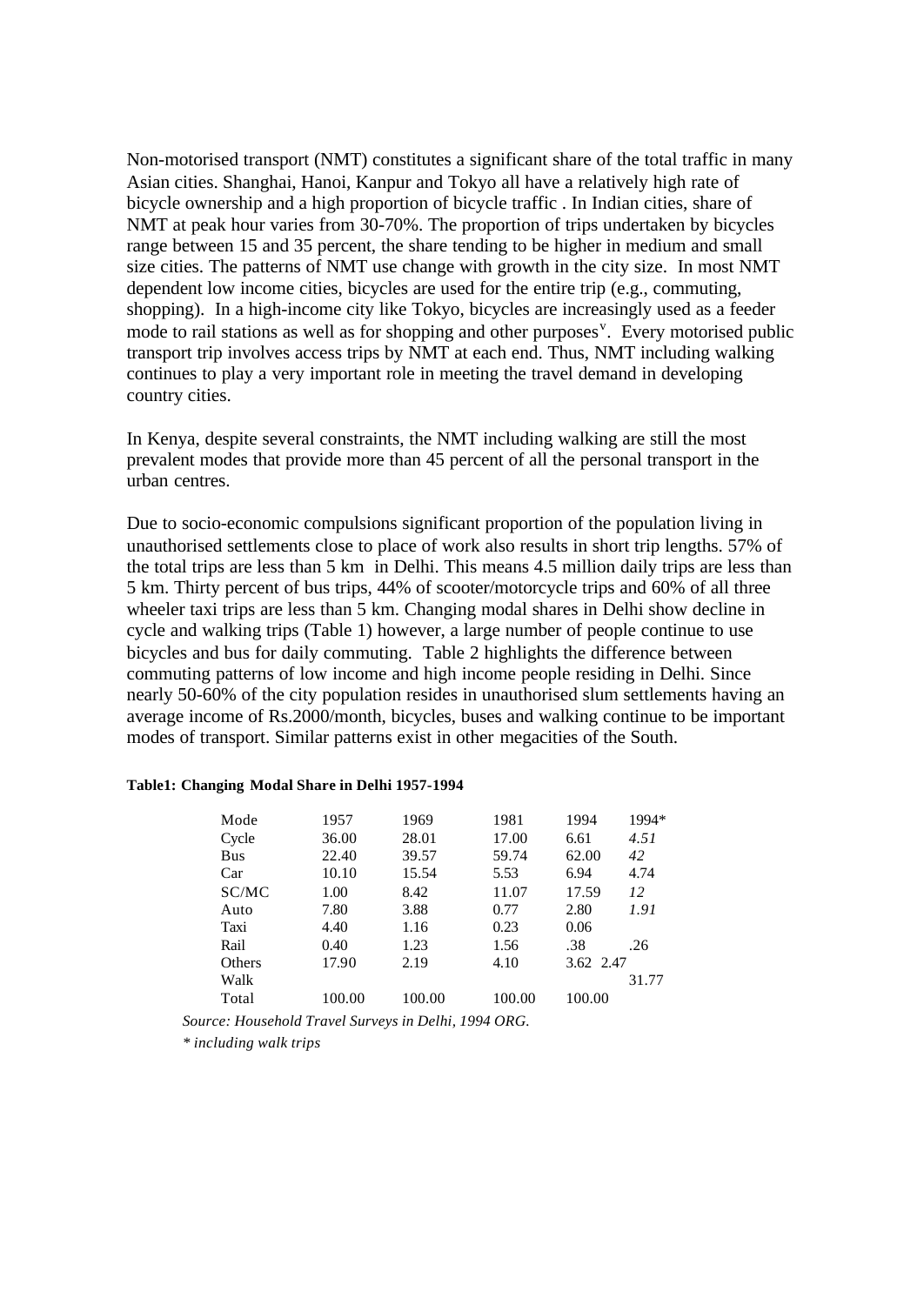|            | <b>High Income</b> |        | low Income   |  |
|------------|--------------------|--------|--------------|--|
|            | Households*        |        | households** |  |
| Cycle      | 2.75               |        | 38.8         |  |
| <b>Bus</b> | 36.2               |        | 31.43        |  |
| Car        | 28.35              |        | 0            |  |
| SC/MC      | 29.29              |        | 2.48         |  |
| Auto       | 1.74               |        | .96          |  |
| Taxi       | .04                |        | 0            |  |
| Rail       |                    |        | 1.79         |  |
| Others     |                    |        | 2.34         |  |
| Walk       | 1.62               |        | 22.12        |  |
| Total      | 100.00             | 100.00 |              |  |

#### **Table 2: Commuting patterns of high and low income households in Delhi(1999)**

\*\* IIT survey of high and middle income households (average income Rs.7000/month)

\*\*\*IIT survey of low income households(average income Rs.2000/month)

#### **3. Development/ transport infrastructure improvement priorities**

Sustainable transportation options rely heavily on promotion of public transport and nonmotorised modes. However, the actual policies promoted do not recognise the conflicts inherent in some of the measures suggested. In the name of development or city improvement plans , a type of brutalisation of the habitat takes place that sends the already marginalised segment of the population further away to even more remote areas. Investments in transport improvement plans continues to focus projects which benefit car users, at the cost of environment friendly modes- NMTs and pedestrians.

The Government of India in 1997 prepared a *White Paper* on pollution in Delhi.<sup>vi</sup> Subsequently an Environmental Pollution Control Authority was set up for the city. Some of the measures suggested for reducing vehicular pollution are given below:

- Construction of expressways and grade separated intersections.
- Introduction of one way streets and introduction of synchronised signals and area traffic control systems.
- Construction of a metro rail transport system.
- Phasing out of older buses and increase in number of buses.

#### **Effect of expressways, wide roads and grade separated junctions**

Construction of expressways through or around cities and grade separated junctions encourage higher speeds, greater use of private vehicles and longer trip lengths. Higher speeds always result in an increase in the incidence and severity of accidents unless very special countermeasures are put in place for control of injuries. The probability of death starts increasing dramatically at speeds greater than 30 km/h and flattens out at levels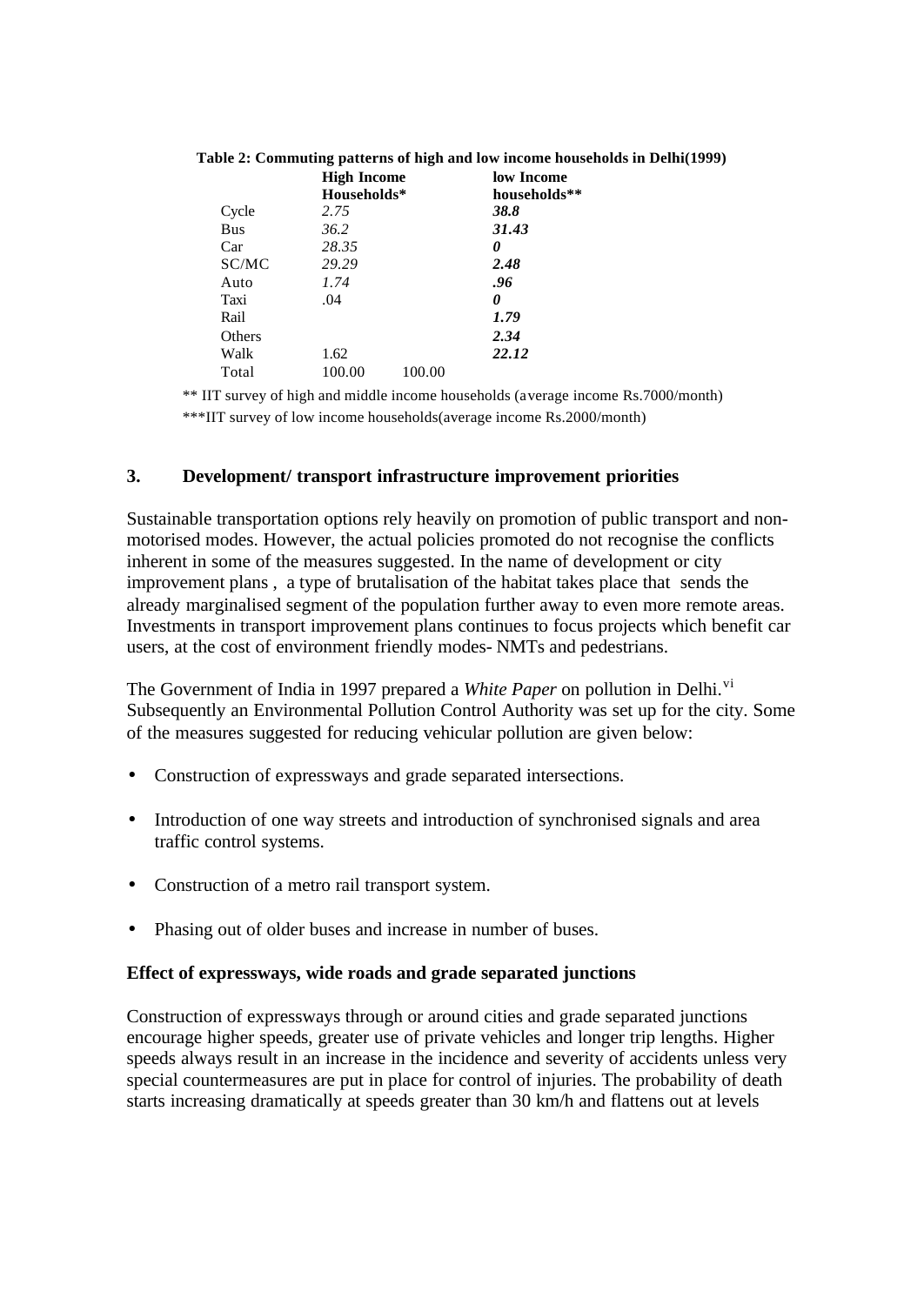above 95% at 60 km/h. A similar relationship would be true for bicyclists and motorcyclists.

Recent studies show that in impacts with heavy vehicles severe injuries can be sustained even at velocities lower than 30 km/h. <sup>vii</sup> Thus very small increases in speeds can result in large increases in deaths and injuries. This increase in risk has the maximum effect on pedestrians and bicyclists resulting in lower use rates of public transport services.

Wide roads and expressways (especially elevated sections) and grade separated junctions also divide the urban landscape into separate zones. It becomes very difficult for people to cross these arteries on foot or using other non-motorised modes. As explained above, this has the effect of discouraging public transport use, as all commuters using buses have to cross the road at least two times for every round trip at the origin or the destination. Elevated roads also reduce the attractiveness of business and entertainment activity in their vicinity.

Grade separated junctions have a similar effect. The area occupied by grade separated intersections is much greater than ordinary intersections. The location of bus stops at grade separated intersections is such that commuters have to walk greater distances for changing bus routes. This can discourage those who own private means of motorised transport from using public transportation modes. In addition, because of the increase in walking distance and road widths, pedestrians and commuters would be exposed to higher accident risks. This would further discourage use of public transportation by children, disabled persons and other vulnerable road users.

A grade separated intersection inside the city speeds up traffic at that junction and the arrival rate of vehicles at the next light controlled junction increases. This causes greater delays at junctions on both sides, especially during rush hours. Therefore, it is not clear whether such junctions serve a useful function over a network in terms of travel time or reduction in pollution. At grade separated junctions noise and exhaust is produced at a greater height and spreads over a wider area. This makes this area unsuitable for living and other community functions.

This is very well illustrated by the environmental impact assessment done for the construction of the inner ring road in Guangzhou, China.<sup>viii</sup> This inner ring road is a "modern high-speed road running around the centre of the city" with a total length of 26.7 km. Elevated sections account for 75.8% of the length with design speed of 60km/h. The funds invested for construction were loaned by the World Bank. A detailed environmental protection and monitoring plan has been worked out for this project. Some of the important guidelines are outlined below:

- Increase distances between residential houses, sensitive areas and the ring road.
- Minimum distance between road and buildings 20 m.
- First row of buildings not suitable for schools, hospitals etc. These should not be within 100m of the road.
- Buildings sensitive to vibrations not to be within 40m of the road.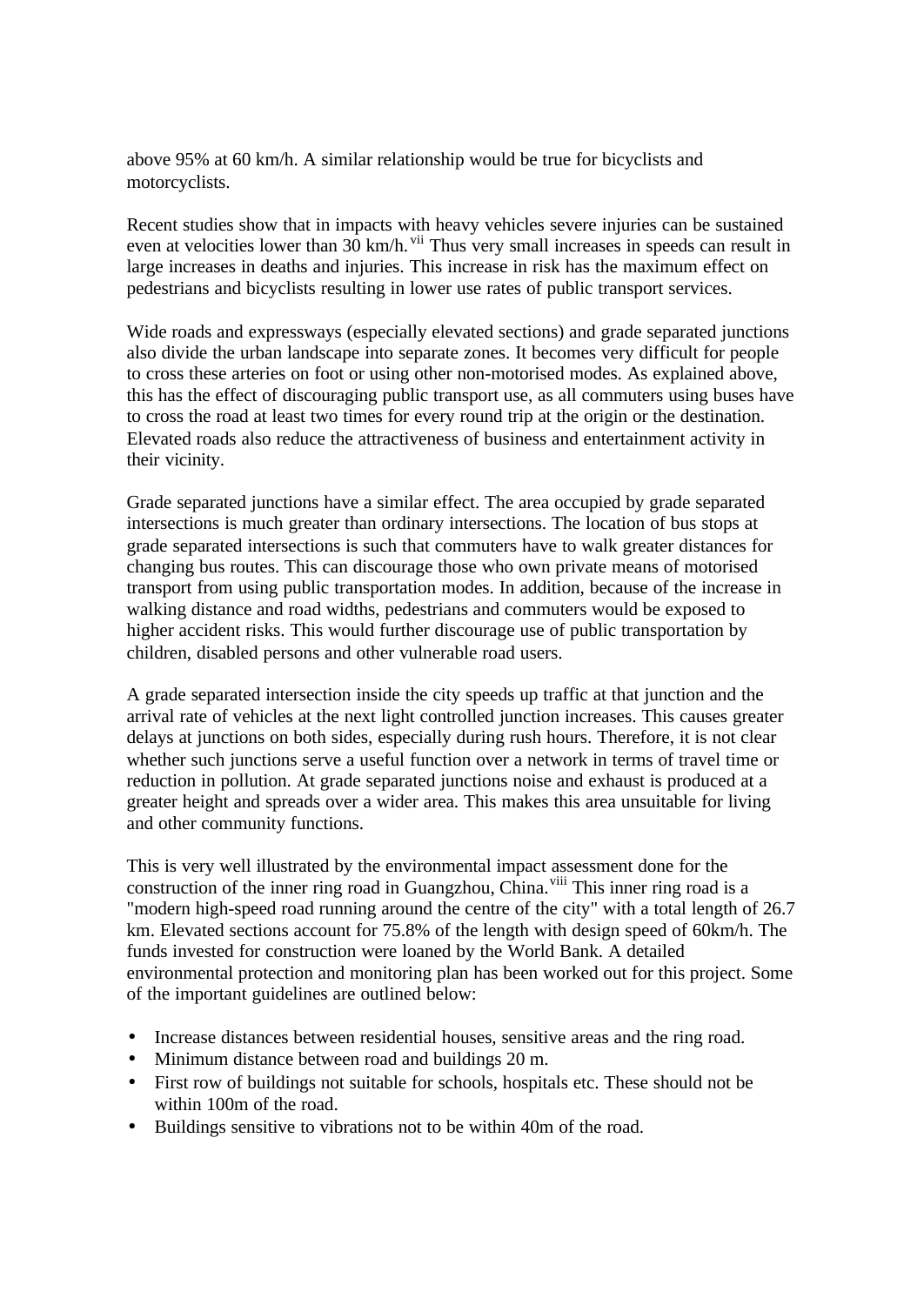- Strict controls of heavy vehicle use at night to prevent noise pollution.
- Strict control of speeding by all vehicles to limit noise.
- Elevated roads should be reduced as far as possible, and double-layer or mutli-layer roads should not be adopted.

This shows that any high capacity road inside a city influences land use around it and makes it less people friendly. Owners of residential houses also tend to shift away from such locations. The experience of large cities in China shows that construction of such high capacity roads has not even improved traffic congestion levels:

*Guangzhou*: Has an orbital expressway and inner ring road and a large number of interchanges. The total number of vehicles is 1 million. However, the average speed on north-south and east-west main roads for 12 hrs in daytime is 18-21  $km/h.<sup>12</sup>$ 

*Beijing*: Has constructed two ring roads and the third ring road is in the process of completion. The city has already constructed 119 flyovers and 202 overpasses. The total number of vehicles is 1.2 million. However, the rush hour average speed on trunk roads is still 13-19 km/h. ix

*Shanghai*: The road area in Shanghai has been increased by 42% between 1991 and 1997 and 400 roads have been designated as one-way streets. The total number of vehicles is 1.3 million. The average vehicular speeds inside the inner ring road during rush hours are  $16 \text{ km/h}$ .

*Shenzhen*: The city has completed construction of 139 km of highways, the total number of vehicles is 250,000, but the rush hour average speed on main roads is 20 km/h. $\mathrm{^{xi}}$ 

It is probably this experience of developments in Chinese cities that prompts Wu (Ministry of Construction) and Li (China Academy of Urban Planning and Design) to comment that "In the past five years, the input to road infrastructure in the large cities has been doubled. Almost all the large city authorities believe that the situation of traffic congestion may be alleviated through road construction.…But to date, we are still short of rational study which verifies the relationship between road infrastructure and traffic volume or the ownership of motor vehicles.…The traffic volume introduced with road construction may again increase vehicle emission and cause new traffic congestion, multiplying all the pollutants. So there would be no direct cause-and-effect relationship among infrastructure construction, pollution prevention and environmental protection"  $(emphasis added).<sup>xii</sup>$ 

Wu and Li's data show that though the number of public transit vehicles increased in all of the 12 large cities studied in China between 1993 and 1997, the total number of passengers using public transport decreased in 8 of them. Bicycle use has also reduced in cities like Beijing, Shanghai, Shenzhen, Zhuhai, Xiamen and Guangzhou. This could be because bicycle use is being restricted on the major roads in some of these cities in order to promote "smoother" motor-vehicle movement. This decrease in public transport use can be the unintended effect of the building of high capacity roads in the city which increase risk to pedestrians and bicycle users and encourage private motor vehicle use.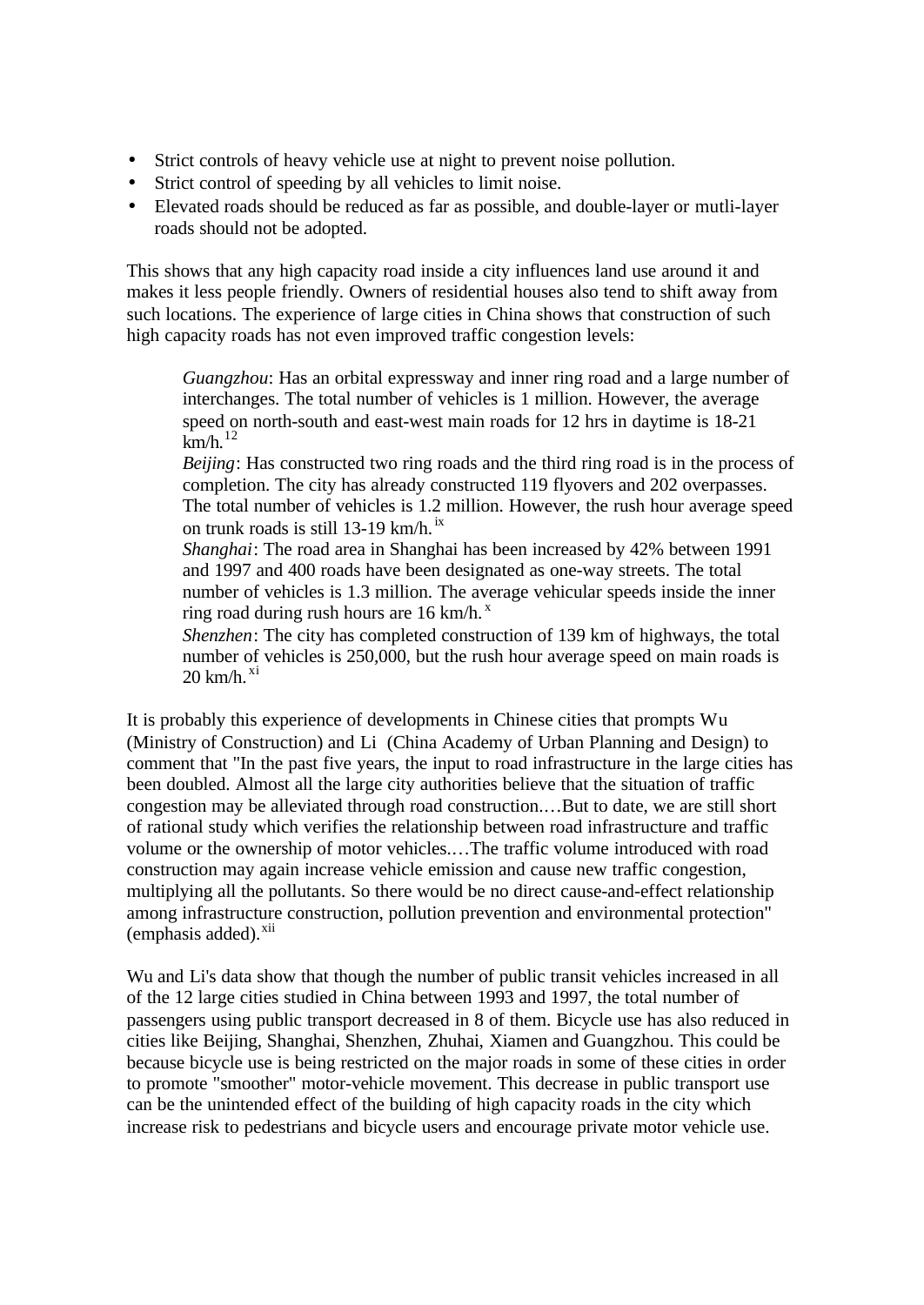A study on relationships between road capacity and induced vehicle travel by Noland concludes that induced travel demand is a likely outcome of capacity expansion and that over time, the induced demand effect becomes somewhat more important, relative to other factors affecting growth. <sup>xiii</sup> This is particularly true for urban areas. Similar views are expressed in a report from UK prepared by the Standing Advisory Committee on Trunk Road Assessment (SACTRA).<sup>xiv</sup> The Committee found that "induced traffic can and does occur, probably quite extensively, though its size and significance is likely to vary widely in different circumstances." The SACTRA report found that induced traffic is of 'greatest importance' under certain circumstances. These include "where trips are suppressed by congestion and then released when the network is improved". The report clarified that "in urban areas where there are many alternative destinations, modes and activities, induced traffic may be an appreciable consequence of major road building schemes… It will simply not be possible to cater for future, unrestrained demand for travel by private vehicles. Demand management measures and public transport policies are likely to form part of an overall transport strategy aimed at containing the demand for travel by road within the capacity of the road system."

An analysis of the relationship between highway expansion and congestion in metropolitan areas based on the 15-Year Texas Transportation Institute (TTI) in the U.S.A. shows similar results. Analysis of TTI's data for 70 metro areas over 15 years, shows that metro areas that invested heavily in road capacity expansion fared no better in easing congestion than metro areas that did not. Trends in congestion show that areas that exhibited greater growth in lane capacity spent roughly \$22 billion more on road construction than those that didn't, yet ended up with slightly higher congestion costs per person, wasted fuel, and travel delay.  $x^v$ 

These experiences from very different locations suggest that construction of more high capacity roads can have the unintended effect of reductions in public transport and bicycle use without increasing vehicle speeds or reducing congestion on city roads. Reductions in bus and bicycle use would result in higher pollution levels and possible increase in traffic congestion. No detailed studies have been done to understand the effect of these changes on road user behaviour in cities of low-income countries. It is possible that in these countries the construction of high capacity roads at the expense of facilities for public transport and non-motorised traffic may make things worse for every one. These effects could include higher incidence of congestion for motorised traffic, higher accident risk for non-motorised traffic and reductions in public transport and nonmotorised traffic.

#### **4. Socio-economic burden to urban poor**

Urban poor comprise of almost 50-60% of the city population in megacities of the South. Since the formal plans have ignored their existence, they are forced to commute long distances, in hostile environment. In a recent survey in selected slums of Delhi the residents noted that commuting to work is the most dangerous aspect of their work. Also, low income households spend larger share of their income on transport thus affecting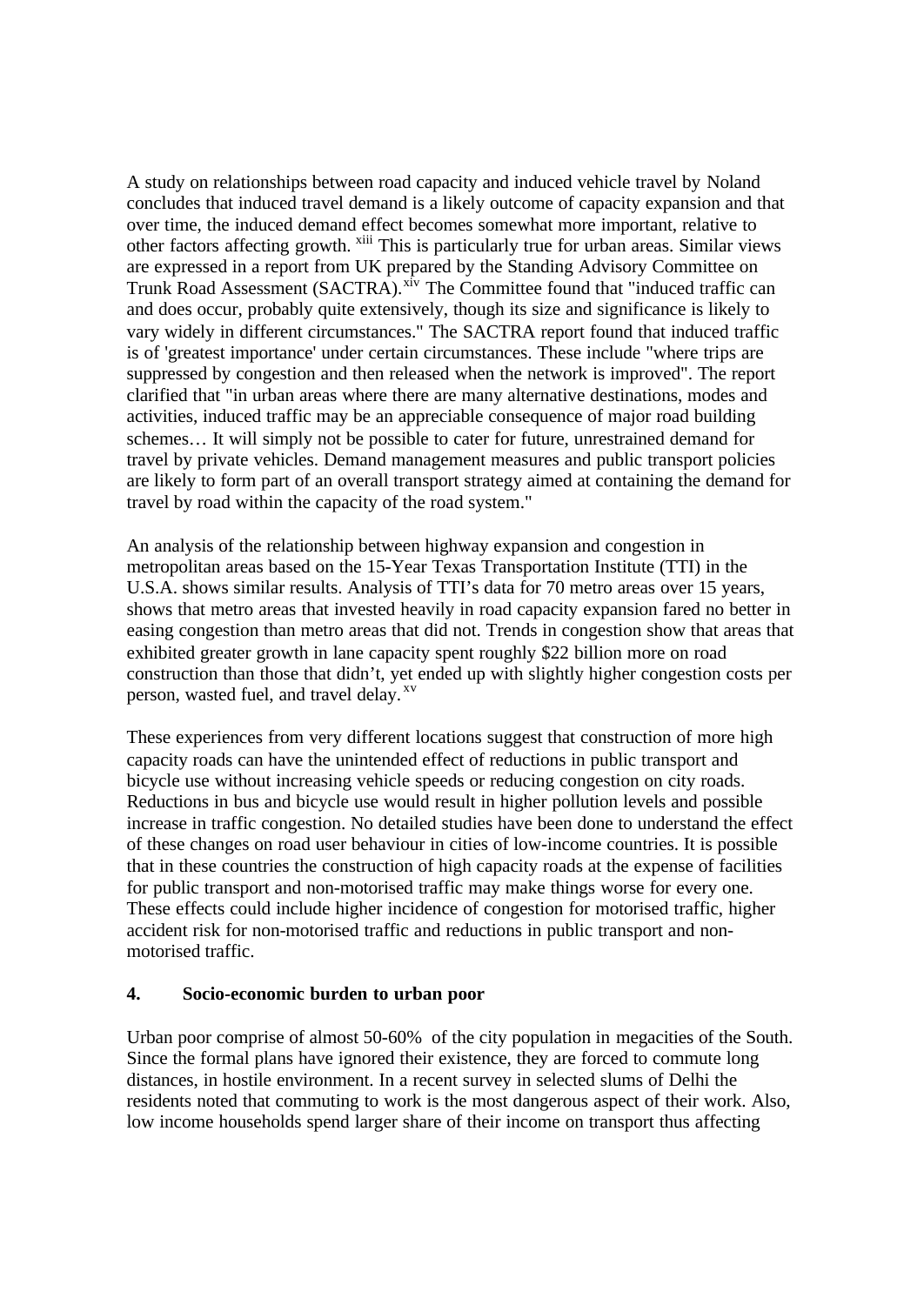their other needs such as food, shelter and health. They are more vulnerable to events like traffic accidents because of no savings or any other social network. Often they have to give up their temporary job to get to the hospital to get their relatives treated. Economic and emotional cost of traffic accident to this group of people is enormous because there have been instances where families have been forced to sell their meagre assets, give up their temporary jobs and take loans which takes a life time to repay.

## **5. Avoided costs due to investments in bicycle/non-motorised mode friendly infrastructure**

Providing a separate bicycle/NMV track would make more space available for motorized modes and make bicycling less hazardous. Our studies in Delhi show that on urban arterials the curbside lane (3.5 m) is used primarily by bicycle and other non motorized traffic. Because of the presence of bicycles and NMVs in the far-left lane, buses are unable to use this lane and are forced to stop in the middle lane at bus stops. Motorized traffic does not use the curbside lane even when bicycle/NMV densities are low. A segregated bicycle lane needs only 2.5 m and since most of the major arterials in Delhi as well other Indian cities where planned development has taken place after 1960s, have a service road, the existing road space is wide enough to accommodate a bicycle track. This would not require additional right of way for road. A detailed study completed in Delhi, India shows how existing roads can be redesigned within the given right of way to provide for an exclusive lane for NMT modes (bicycles and three wheeled rickshaws).<sup>xvi</sup>

Since majority of the bicyclists in Indian cities are daily commuters captive riders- people who use bicycles despite poor facilities for the same due to lack of any other options, the proposed network must enable direct and safe bicycle-travel within a coherent system. The proposed routes must guarantee a coherent network structure, minimize trip length (directness) and minimize the number of encounters between cyclists and motor vehicles (safety). The success of the bicycle/NMV route design depends upon meeting the requirement of convenience of bicycles and NMVs. Otherwise they are forced to share the road space with motorized vehicles resulting in sub-optimal conditions for all vehicles. Figure 1and 2 show these designs of arterial roads with integrated NMV lanes along with dedicated lanes for buses, pedestrian paths and service roads. These designs benefit all road users as discussed in the following section.

(Insert figure 1 and 2 here)

Increased capacity :If a separate segregated lane is constructed for bicycles, the curbside lane, which is currently used by bicyclists become available to motorised traffic. This relatively small investment in bicycle lanes can increase the road space for motorised traffic by 50 percent on 3 lane roads. Bicycle lanes also result in better space utilisation. For instance a 3.5m lane has a carrying capacity of 1,800 cars per hour whereas it can carry 5,400 bicycles per hour<sup>xvii</sup>. Average occupancy of a car is 1.15 persons  $\frac{x}{y}$  and bicycle carries one person. This implies that in order to move the same number of people we would need 2.6 times the road area that would be required for bicyclists. Given the fact that there is not much space available to expand existing roads, the future mobility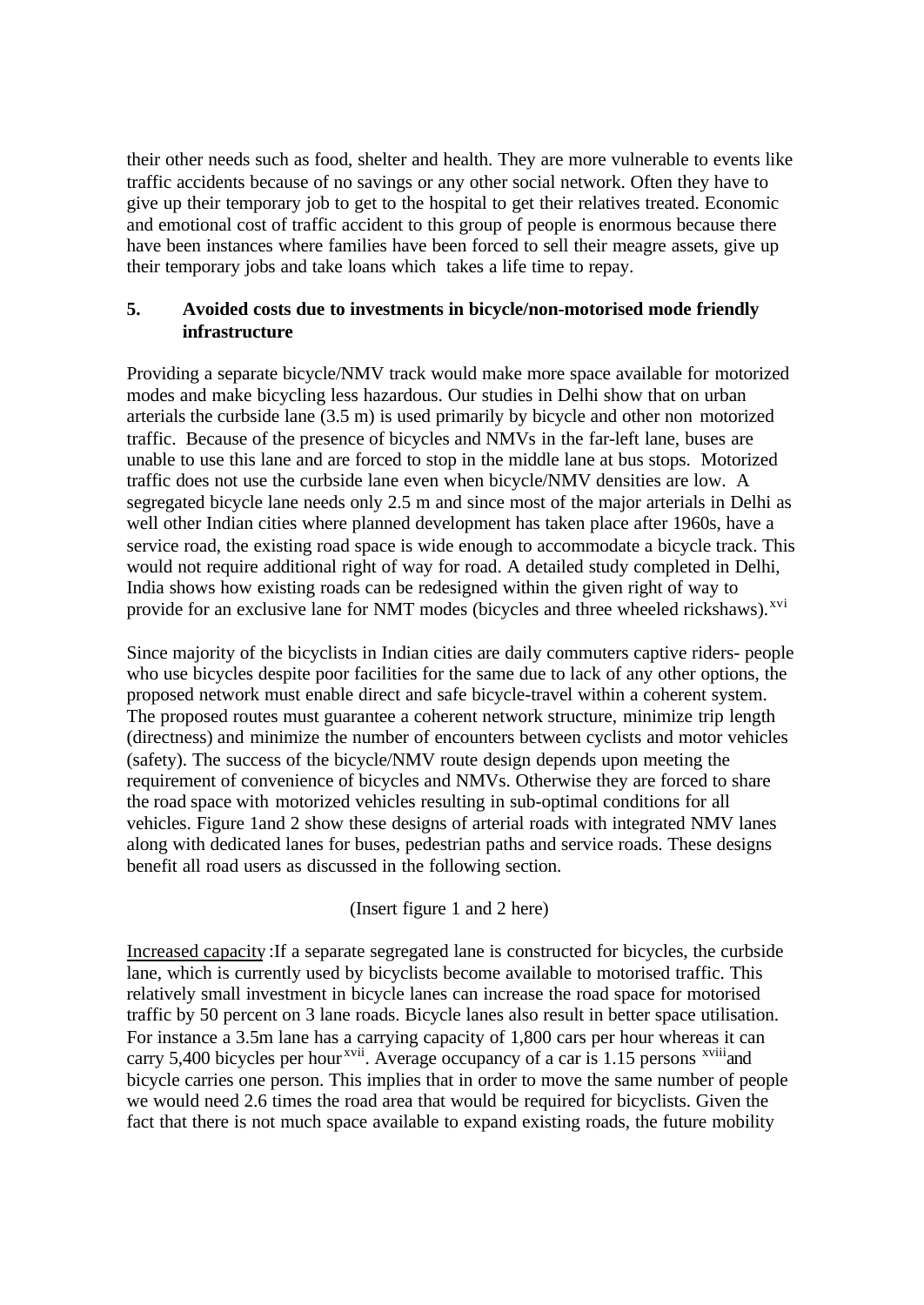needs and projected trips can only be met by increasing the capacity of the existing road network. This can only be achieved by encouraging modes, which are more efficient in terms of space utilisation.

Motorised vehicles benefit because of improved capacity of the road and improvement in speeds. Capacity estimations of a typical arterial road in Delhi<sup>xix</sup> show improvement in corridor capacity by 19-23% by providing an exclusive cycle track. If the full capacity of the corridor is utilized, i.e, provision of a high capacity bus lane in the left most lane can lead to capacity improvement by 56-73%( present carrying capacity of 23000passengers/h to 45000passengers/h ).

Improved speeds: Improvement in speeds of motorized vehicles will be experienced until the corridor is full to capacity due to realization of induced demand. Major beneficiaries of speed improvement are buses and two wheelers because curbside lane becomes available to them without interference from slow vehicles. Estimations of time savings experienced by bus commuters, car occupants and two wheeler commuters on a typical arterial corridor in Delhi<sup>xx</sup> show 48% reduction in time costs due to 50% improvement in bus speeds( from present 15km/h to 30 km/h) and 30% improvement in car and two wheelers.

Reduced congestion: Congestion has long been recognised as an environmental problem. Other than causing delay, it causes noise and fumes and increases health risks of road users and residents. Delhi as well as other Indian cities have invested in grade separated junctions and flyovers as one of the major congestion relief measure at an average cost of Rs. 100 million to 300 million for each intersection. However, detailed simulation of a major intersection in Delhi show that replanning the junction to include separate NMV lanes and bus priority lane can bring in 80% improvement over the present level of delays. Cost of this measure is 25 times less than the proposed gradeseparated junction.<sup>xxi</sup>

Increased safety:By creating segregated bicycle lanes and re-designing intersections, conflicts between motorised traffic and bicyclists can be reduced substantially leading to a sharp decrease in the number of accidents and fatalities for bicyclists and motorised two-wheelers. Safety benefits estimated for a typical arterial in Delhi show 46% reduction in accident costs. This is because segregated facility reduces injury accidents by 40% and fatalities by 50%.

Reduced pollution and energy consumption: Motor vehicles are reported to be the single largest source of air pollution causing  $70\%$  of the total air pollution in Delhi.<sup>xxii</sup> This is a serious concern to cyclists, pedestrians and motorists as air quality is worse in or near built up roads. Cyclists suffer the adverse affects of pollution because of heavier breathing whilst exercising close to the source of exhaust pollution. A dedicated infrastructure can reduce this problem to some extent. While motorised transport is one of the most polluting of all human activities, however, cycling is the least polluting mode of all. Cycling generates no noise pollution or toxic emissions. Therefore, there is a need to make cycling more popular than the existing levels. A better bicycle infrastructure can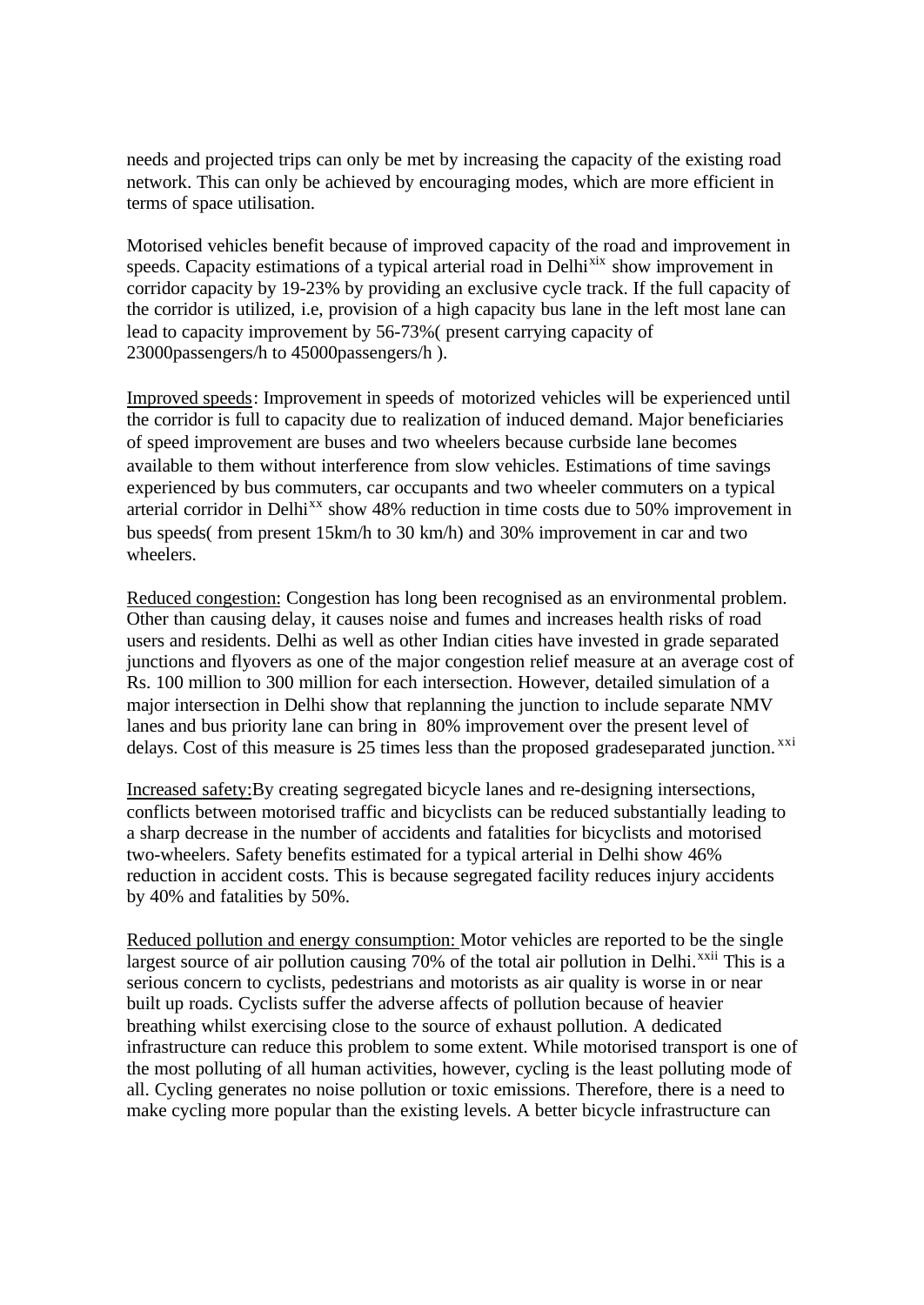play an important role in increasing the modal share of bicycles and thus, reduce the air pollution and increasing adverse health affects of pollution.

Energy consumption and pollution also reduce because motorised vehicles have smoother driving and improved speed. Estimations for Delhi corridor show 28% reduction in fuel consumption and 29% reduction in health externalities related to air pollution.<sup>xxiii</sup>

Induced bicycle trips: There are approximately 1 million households in middle - high income category. If the average trip rate of these household is 2 per day, at least 10% of these trips specially by school going children and young adults could be new bicycle trips for recreation and school journeys. This group benefits by expanding their oppurtunity space to participate in different activities. It is difficut to express this number in money terms.

### **6. Vulnerable road users are the 'critical element' in the city transport fabric:**

If the needs of VRUs are not met by the urban transport infrastructure, mobility of other modes gets affected adversely. Despite low level of vehicle ownership, high share of public transport and presence of NMVs, the concentrations of various pollutants exceed levels permitted by WHO standards for ambient air quality in many developing country cities.

It is evident that investments in projects which benefit only the car users have not been able to improve urban speeds. Congestion relief has been short lived due to the impact of latent travel demand. Construction of capital intensive systems like Metro (MRTS) has also not had lasting improvement on congestion and air pollution. In fact, some of the intended congestion relief measures (construction of flyovers, expressways) may have contributed to the increase in NMV and pedestrian fatalities due to increased speeds.

Urban transport system in developing country cities can become sustainable, providing mobility with minimal adverse effect on the environment, only if it provides safe and affordable transport for all sections of the population. Nearly fifty percent of the population in these cities needs to live close to place of employment. They need inexpensive modes of travel to work for survival. If the planned transport system does not provide for their travel needs, they are forced to operate under sub-optimal conditions. They continue to exist at places, which have not been planned for them. Consequently, landuse and transport plans are violated and all modes of transport operate under sub- optimal conditions. The experience of past decades of long term integrated landuse transport plan exercise suggests that the existence of informal sector and their travel needs must be recognised for preparing effective plans. This should encourage mixed landuse patterns and transport infrastructure especially designed for bicycles and other non-motorised modes.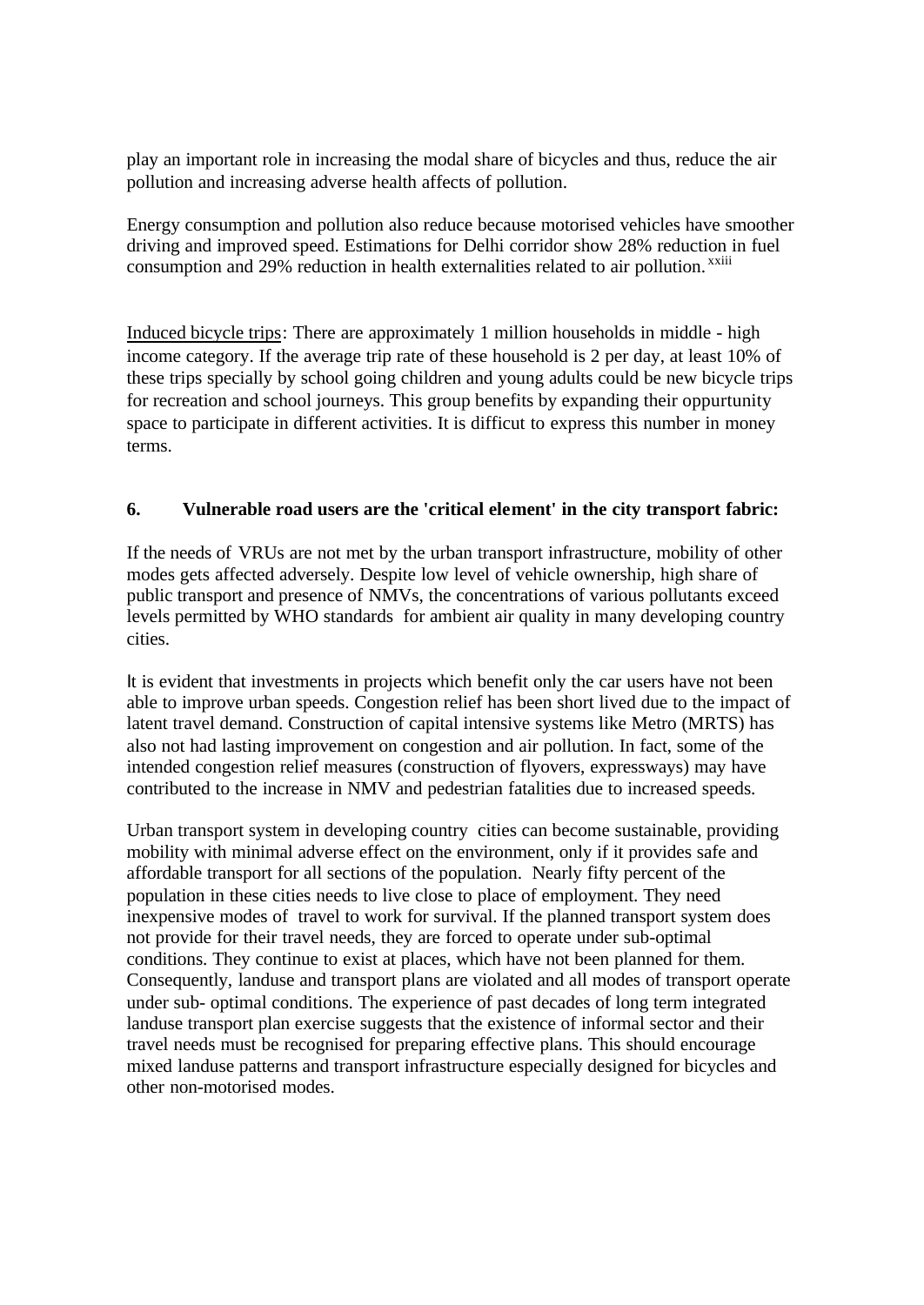#### **References**

l

ii Peter Newman and JeffKenworthy, Cities and Automobile Dependence, An International Source Book, brookfield, Vermout USA, Grower Publising, 1989, p10.

iii AAMA, World Motor Vehicle Data, 1995 Edition. American Automobile Manufactures' Association: Detroit, USA. 1995.

iv World Resource Institute, World Resoource: A Guide to the Global Enviroment. The World Resources Institute: Washington DC., USA. 1996. pp. 82.

v World Bank,. Non-Motorised Transport in Ten Asian Cities, Report TWU 20, The World Bank: Washington DC, 1995, pp27

vi . White Paper on Pollution in Delhi With An Action Plan (1997). New Delhi: Ministry of Environment and Forests, Government of India.

vii . Chawla, A., Sharma, V., Mohan, D. and Kajzer, J. (1998). Safer truck front design for pedestrian impacts. Proceedings 1998 International IRCOBI Conference on the Biomechanics of Impact. Bron, France: IRCOBI. 407-424.

12. Guangzhou Municipal Government (1999). Improving Urban Transport System and Controlling Traffic Pollution to Facilitate the Sustainable Development of Urban Transport and Environment. Workshop on Urban Transport and Environment, CICED, Beijing.

13. Beijing Municipal Environment Protection Bureau (1999). Urban transport and Environment in Beijing. Workshop on Urban Transport and Environment, CICED, Beijing.

14. Shanghai Municipal Government (1999). Strategy for Sustainable Development of Urban Transportation and Environment - for a Metropolis with Co-ordinating Development of Transportation and Environment Toward 21st Century. Workshop on Urban Transport and Environment, CICED, Beijing. 15. The Municipal Government of Shenzhen City (1999). To Make Shenzhen a Beautiful and

Comfortable City by Perfecting Urban Planning and Promoting Transportation Management. Workshop on Urban Transport and Environment, CICED, Beijing.

16. Wu Yong and Li Xiaojiang (1999). Targeting Sustainable Development for Urban Transport. Workshop on Urban Transport and Environment, CICED, Beijing.

17. Noland, R. B. (1999). Relationships Between Highway Capacity and Induced Vehicle Travel. Paper No. 991069, Annual Meeting of the Transportation Research Board, Washington, D.C., U.S.A.

18. SACTRA (1994). Trunk Roads and the Generation of Traffic. London, U.K.: Department of Transport.

19. Surface Transportation Policy Project (1998). An Analysis of the Relationship Between Highway Expansion and Congestion in Metropolitan Areas: Lessons from the 15-Year Texas Transportation Institute Study. Washington, DC , U.S.A.: Surface Transportation Policy Project.

G.Tiwari, D.Mohan et.al. Bicycle Master Plan for Delhi, Final Report submitted to Transport Department, Delhi Government, TRIPP, Indian Institute of Technology, Delhi, 1998.

xvii Replogle M., Nonmotorised vehicles in Asia: issues and strategies, The World Bank, 1991

Indian Road Congress, Guidelines for Capacity of Urban Roads in Plain Areas, New Delhi, India,  $\frac{1990}{xix}$ 

G.Tiwari, Planning for non-motorized traffic-A prerequisite for sustainable transport system, IATSS Research, vol.23 No.2, 1999, pp70-77

Katarzyna Tota, The role of non-motorised transport in sustainable urban transport systems: A preliminary analysis of costs and benefits of non-motorized and bus priority measures on Vikas Marg. Delhi, prepared for TERI, April 1999

V.Kartik, Comparison of Alternate measures at AIIMS intersection, B.Tech Thesis, Department of

<sup>&</sup>lt;sup>i</sup> J.M. Thomson, Great Cities and Their Traffic, Penguin England, 1977, 344pp.